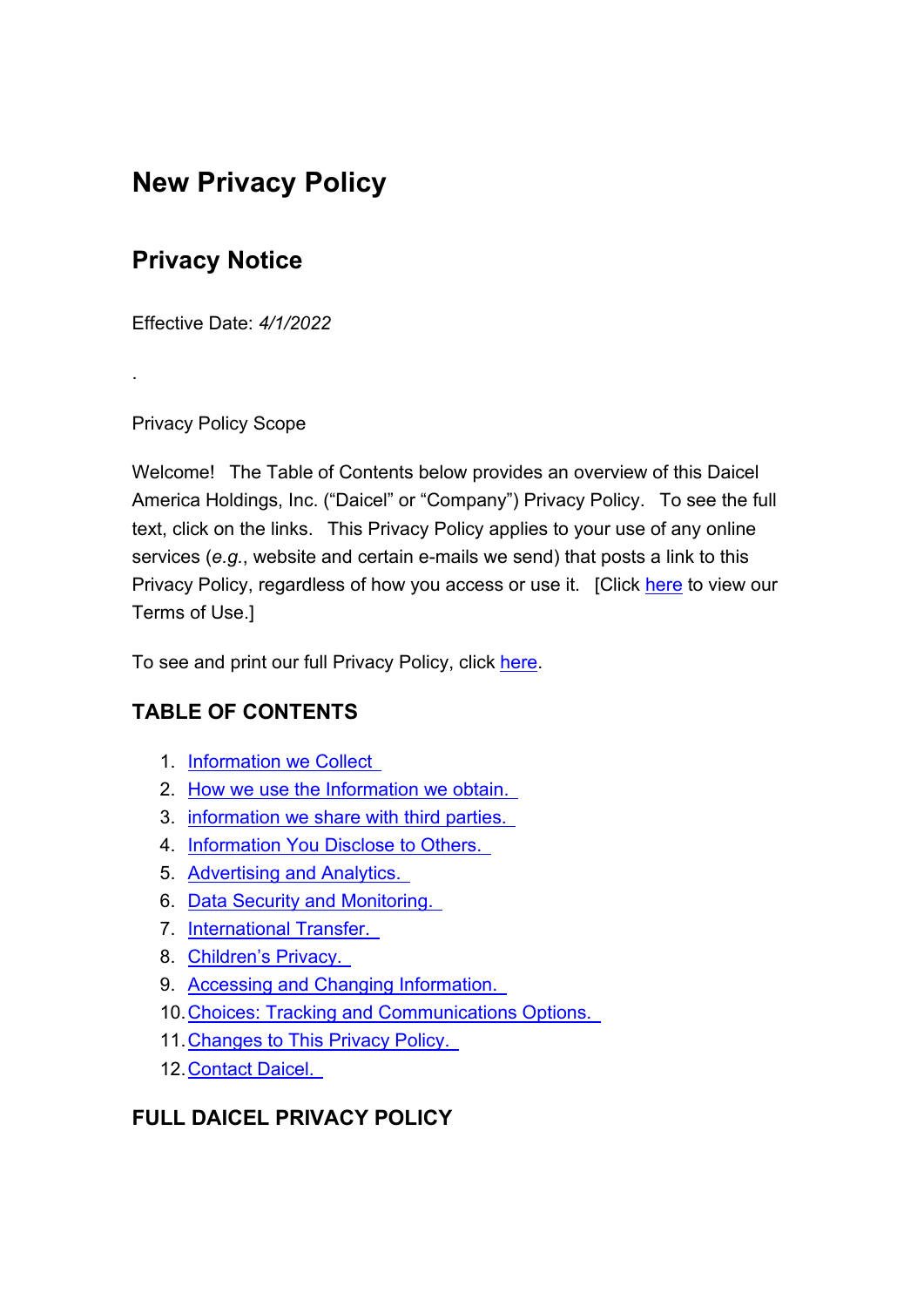Thank you for visiting our website, which links to this Privacy Policy, and our email communications ("Service"), owned or operated by Daicel America Holdings, Inc. ("Daicel", "we", or "us" or "our"). This Privacy Policy will provide you with information as to how Daicel collects, uses, and shares information about you, including the choices Daicel offers with respect to that information, and applies to your use of any Service, regardless of how you access or use it. It does not apply to Daicel's data collection activities offline or otherwise outside of the Service (unless otherwise stated below or at the time of collection). For certain Services, there may be additional notices about information practices and choices. Please read those additional privacy disclosures to understand how they apply to you.

By visiting or otherwise using the Service, you agree to the Service's [Terms of](https://www.daicelamerica.com/terms)  [Use](https://www.daicelamerica.com/terms) and consent to Daicel's data collection, use, and disclosure practices, and other activities as described in this Privacy Policy, and any additional privacy statements that may be posted on an applicable part of the Service. If you do not agree and consent, please discontinue use of the Service.

### **1. Information we Collect**

### **A. Information about You that You Provide.**

Daicel, and/or its Service Providers (defined below), may collect information you provide directly to Daicel and/or its Service Providers via the Service. For example, Daicel collects information when you use the Service, subscribe to notifications, participate in promotional activities, or communicate or transact through the Service (e.g., by submitting an inquiry through the Contact Us Form). In addition, when you interact with Third-Party Services (defined below), you may be able to provide information to those third parties. For more information on Third-Party Services' data collection and practices click here. For more information on Service Provider data collection and practices click here.

Information Daicel, its Service Providers, and/or Third-Party Services may collect may include: (1) personally identifiable information, which is information that identifies you personally, such as your first and last name, e-mail address, phone number, address, and full payment account number ("Personally Identifiable Information" or "PII"); and (2) demographic information, such as your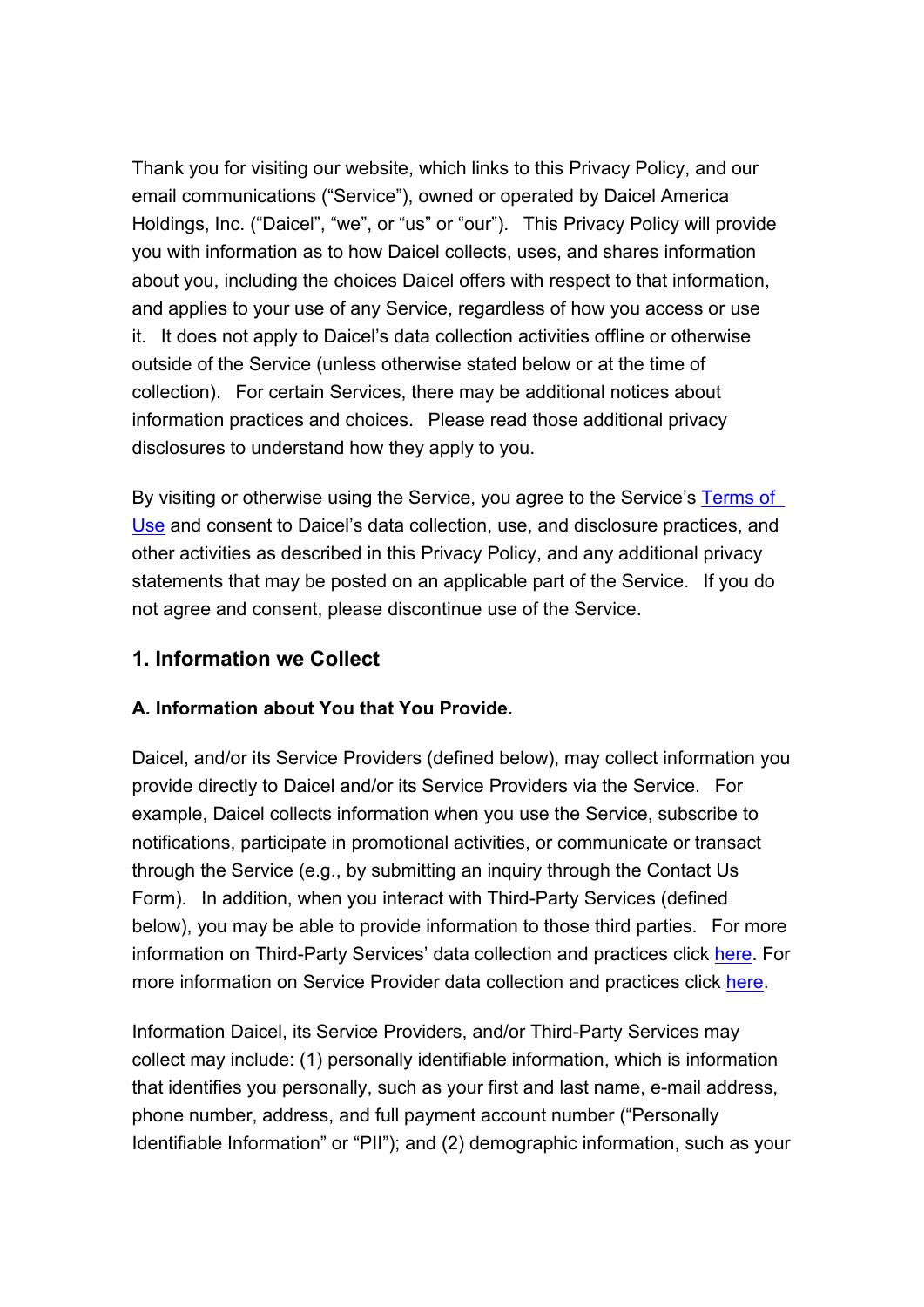gender, age, zip code, interests, and recent and upcoming purchases ("Demographic Information"). Except to the extent required by applicable law, Demographic Information is "non-Personally Identifiable Information" or "non-PII" (i.e., data that is not Personally Identifiable Information under this Privacy Policy). In addition, Personally Identifiable Information, including, without limitation, Daicel-Collected PII (defined below), once "De-identified" (i.e., the removal or modification of the personally identifiable elements, or the extraction of non-personally identifiable elements) is also non-Personally Identifiable Information and may be used and shared without obligation to you, except as prohibited by applicable law. To the extent any non-PII, or PII collected outside of the Service, is combined by or on behalf of Daicel with PII Daicel itself collects directly from you on the Service ("Daicel-Collected PII"), Daicel will treat the combined data as Daicel-Collected PII under this Privacy Policy. The definition of "personal information" under certain state laws differs from the definition of PII used in this Privacy Policy.

#### **B. Information Collected Automatically.**

Daicel, its Service Providers, and/or Third-Party Services may also automatically collect certain information about you when you access or use the Service ("Usage Information"). Usage Information may include IP address, device identifier, browser type, operating system, information about your use of the Service, and data regarding network connected hardware (*e.g.*, computer or mobile device). Except to the extent required by applicable law, or to the extent Usage Information is combined by or on behalf of Daicel with Daicel-Collected PII, Daicel does not consider Usage Information (including, without limitation, unique device identifiers) to be Personally Identifiable Information or Daicel-Collected PII. For more information on Third-Party Services' data collection and practices click here. For more information on Service Provider data collection and practices click here. For information on choices some of these third parties may offer you regarding automated data collection click here.

The methods that may be used on the Service to collect Usage Information include:

• Log Information: Log information is data about your use of the Service, such as IP address, browser type, Internet service provider, referring/exit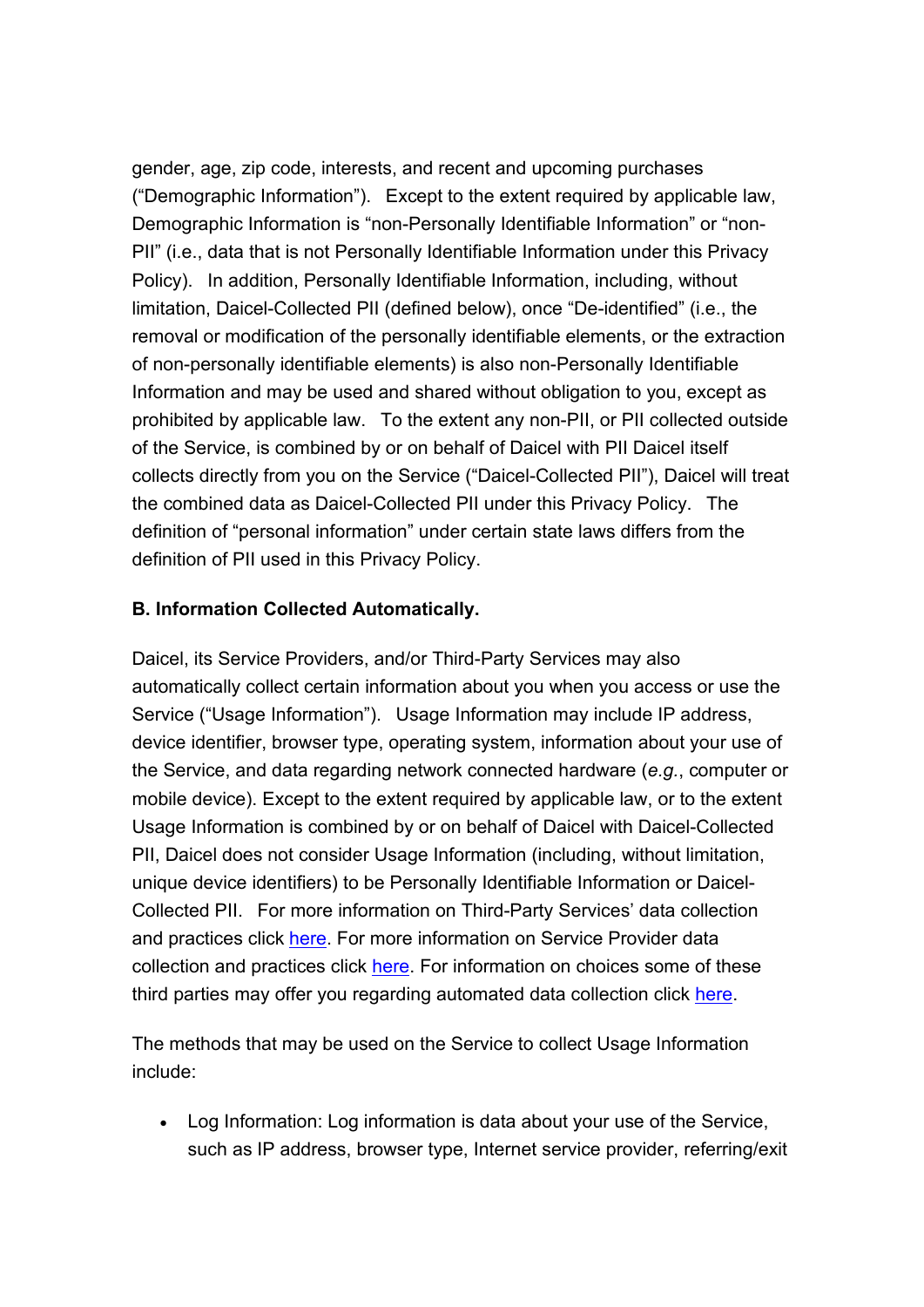pages, operating system, date/time stamps, and related data, and may be stored in log files.

- Information Collected by Cookies and Other Tracking Technologies: Cookies, web beacons (also known as "tracking pixels"), embedded scripts, location-identifying technologies, fingerprinting, device recognition technologies, in-app tracking methods, device and activity monitoring and other tracking technologies now and hereafter developed ("Tracking Technologies") may be used to collect information about interactions with the Service, including information about your browsing and purchasing behavior.
	- o Cookies

A cookie is a small text file that is stored on a user's device, which may be session ID cookies or tracking cookies. Session cookies make it easier for you to navigate the Service and expire when you close your browser. Tracking cookies remain longer and help in understanding how you use the Service and enhance your user experience. Cookies may remain on your hard drive for an extended period of time. If you use your browser's method of blocking or removing cookies, some but not all types of cookies may be deleted and/or blocked and as a result some features, and functionalities of the Service may not work.

o Web Beacons ("Tracking Pixels")

Web beacons are small graphic images, also known as "Internet tags" or "clear gifs," embedded in web pages and e-mail messages. Web beacons may be used, without limitation, to count the number of visitors to the Service, to monitor how users navigate the Service, and to count content views.

o Embedded Scripts

An embedded script is programming code designed to collect information about your interactions with the Service. It is temporarily downloaded onto your computer from Daicel's web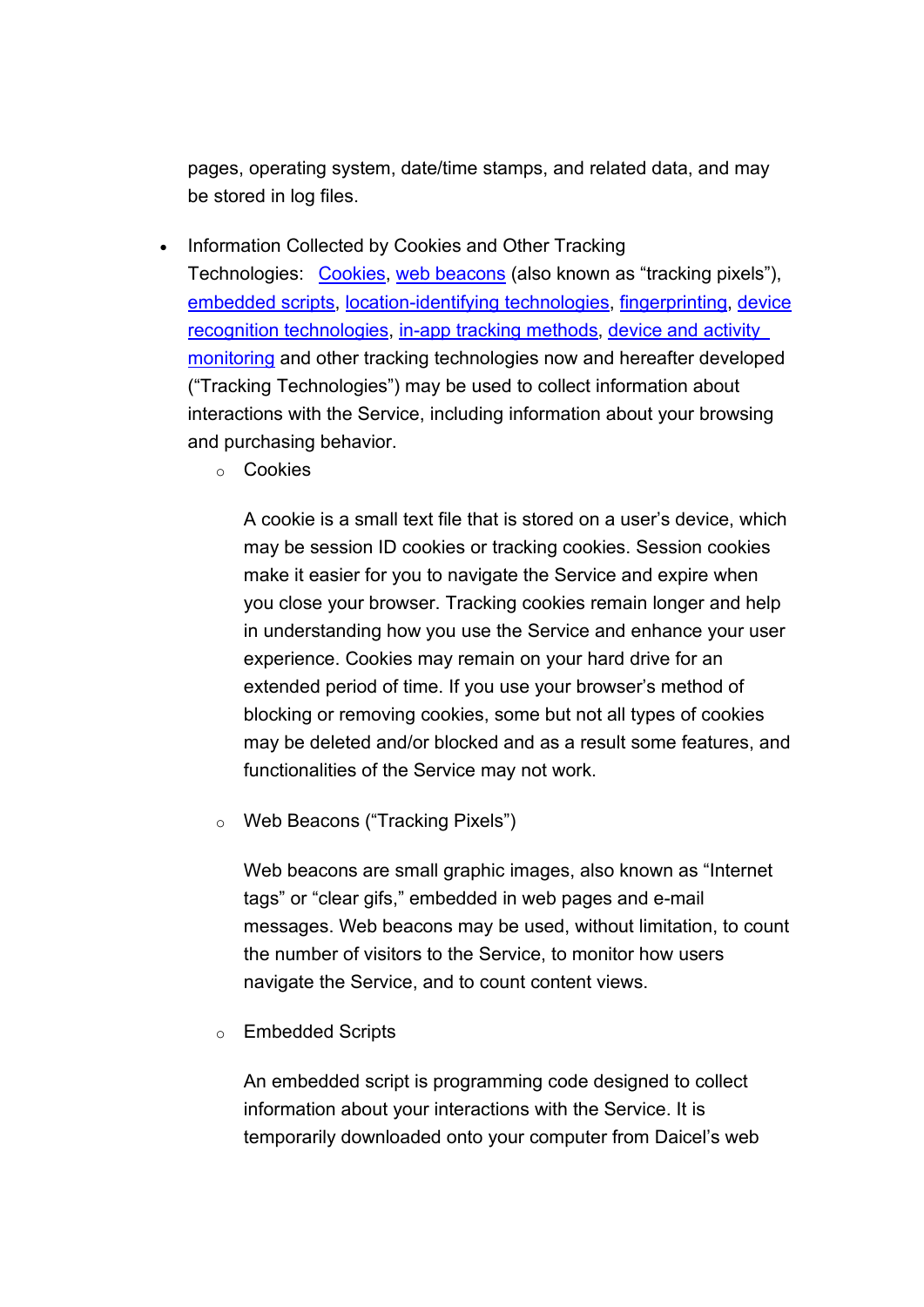server, or from a third party with which Daicel works and is active only while you are connected to the Service and deleted or deactivated thereafter.

o Device and Activity Monitoring

Technologies that monitor, and may record, certain of your interactions with the Service, and/or collect and analyze information from your device, such as, without limitation, your operating system, plug-ins, system fonts, and other data, for purposes such as identification, security, fraud prevention, troubleshooting, tracking and/or improving the Services and customizing or optimizing your experience on the Services.

Some information about your use of the Service and certain other online services may be collected using Tracking Technologies across time and services and used by Daicel and third parties for purposes such as to deliver relevant ads and/or other content to you on the Service and certain other online services. See Section 10 regarding certain choices regarding these activities.

Daicel is giving you notice of the Tracking Technologies and your choices regarding them explained in Section 10 so that your consent to encountering them is meaningfully informed.

#### **C. Information Daicel Collects From Other Sources.**

Daicel may also obtain information about you from other sources, including Service Providers and Third-Party Services, and combine that with Daicel-Collected PII. Notwithstanding anything to the contrary, except to the extent such data is combined by or on behalf of Daicel with Daicel-Collected PII, this Privacy Policy is not intended to limit Daicel's activities regarding such thirdparty-sourced, or non-Service-sourced, information (including Personally Identifiable Information), and such data will only be treated as Daicel-Collected PII to the extend it is combined with Daicel-collected PII. Daicel is not responsible or liable for the accuracy of the information provided by third parties or for third party policies or practices.

#### [Return to navigation](file://privacy-policy)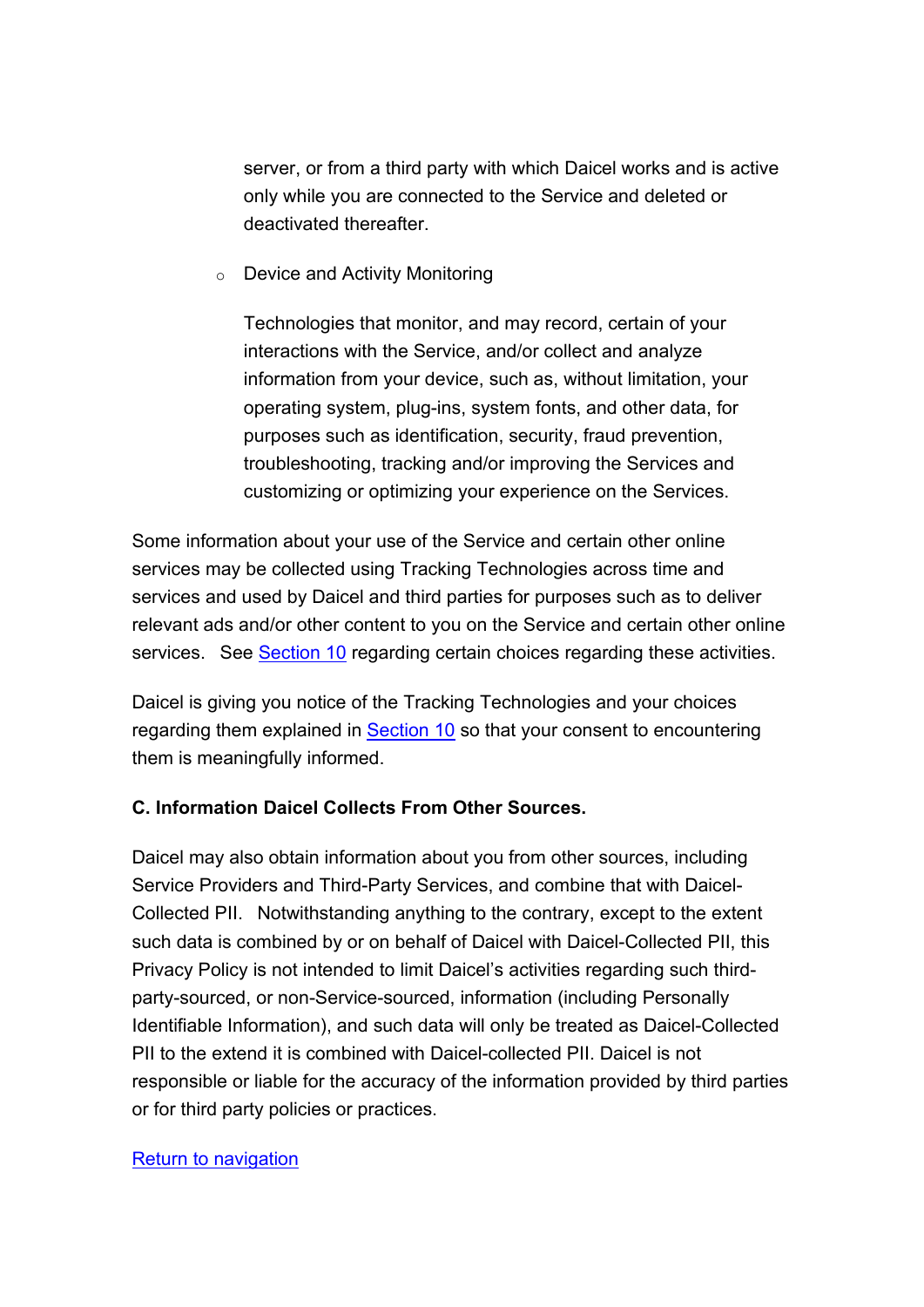# **2. How we use the Information we obtain.**

Daicel may use information about you, including Daicel-Collected PII and other Personally Identifiable Information, for any purposes not inconsistent with Daicel's statements under this Privacy Policy, or otherwise made by us in writing at the point of collection, and not prohibited by applicable law, including, without limitation, the following:

- Allow you to participate in the features we offer on the Service;
- Facilitate, manage, personalize, and improve your online experience;
- Transact with you, provide services or information you request, respond to your comments, questions and requests, serve you content and/or advertising, and send you notices;
- Daicel Affiliates' marketing and other purposes;
- Improve the Service and for any other business purposes;
- Tailor our content, advertisements, and offers;
- Fulfill other purposes disclosed at the time you provide Personally Identifiable Information or otherwise where we are legally permitted or are required to do so;
- Determine your location; and
- Prevent and address fraud, breach of policies or terms, and threats or harm.

### [Return to navigation](file://privacy-policy)

# **3. information we share with third parties.**

Except as restricted by applicable law, this Privacy Policy, or any other representation Daicel makes to you, Daicel may share non-Personally Identifiable Information, and Personally Identifiable Information that is not deemed Daicel-Collected PII hereunder (provided that Daicel is aware of no restrictions of Daicel's use, if any), with third parties or Daicel companies and their affiliates ("Daicel Affiliates") for any purpose. Daicel's sharing of Daicel-Collected PII is, however, subject to the following:

• Marketing: Subject to your communications choices explained in Section 10, we may use your Personally Identifiable Information to send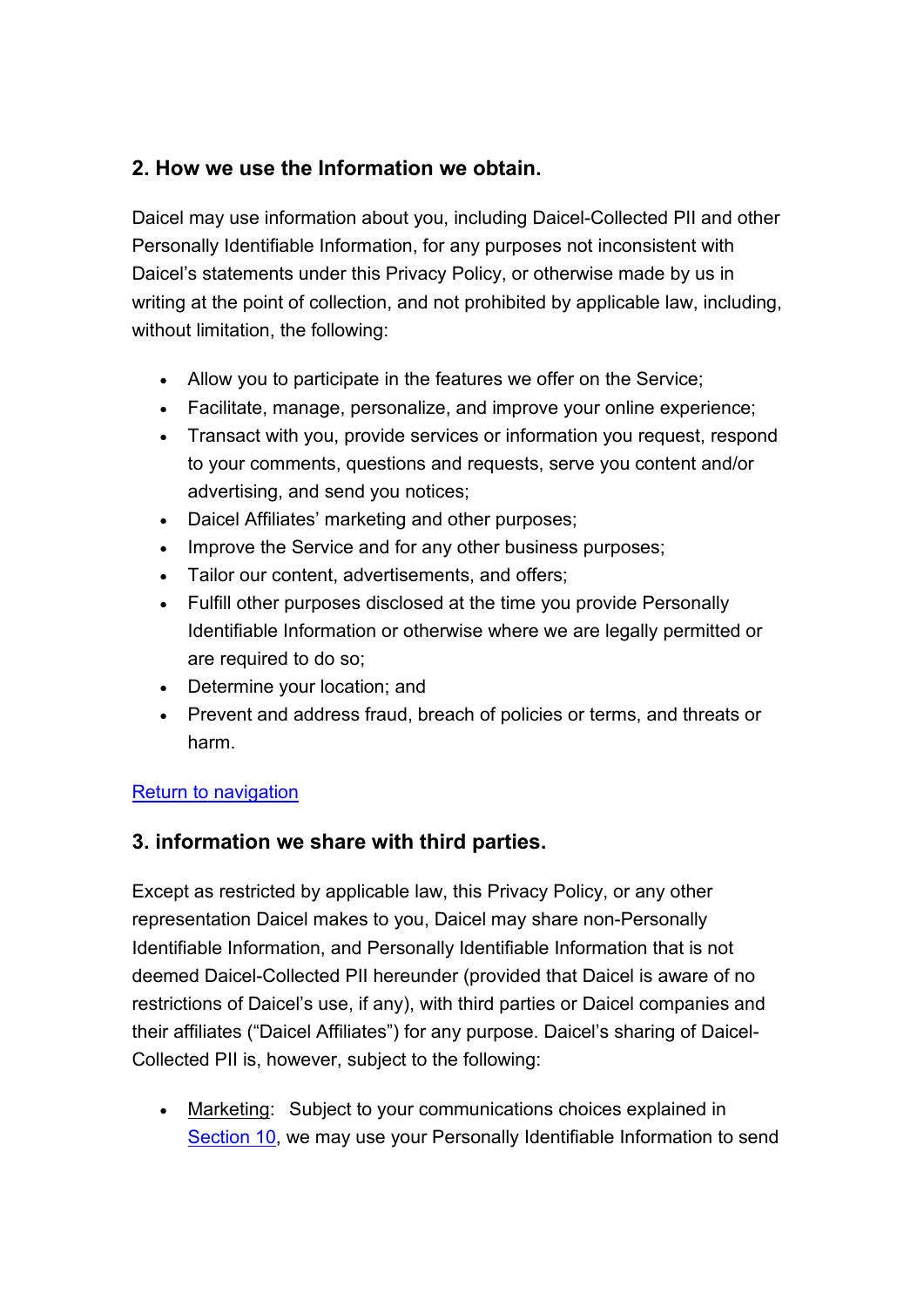you marketing communications. Absent your consent (which may be by means of opt-in, your election not to opt-out, or a third party interaction described in the next bullet point), however, Daicel will not share your Daicel-Collected PII with third parties, other than Daicel Affiliates, for their own direct marketing purposes, except in connection with Corporate Transactions (defined below).

• Your Disclosure or Consent: As more fully described in Section 4 (Information You Disclose Publicly or to Others), your activities on the Service may, by their nature, result in the sharing of your Daicel-Collected Personally Identifiable Information (as well as your other Personally Identifiable Information and your non-Personally Identifiable Information) with third parties and by engaging in these activities you consent to that and further sharing and disclosure to third parties. Such third-party data receipt and collection is subject to the privacy and business practices of that third party, not Daicel.

Daicel may also share any information about you (including, without limitation, Daicel-Collected PII) for any purposes not inconsistent with this Privacy Policy, or our written statements at the point of collection, and otherwise not prohibited by applicable law, including, without limitation:

- Daicel's agents, vendors, consultants, and other service providers (collectively "Service Providers") may receive, or be given access to, your information, including, without limitation, Personally Identifiable Information, Demographic Information, and Usage Information, in connection with their work on Daicel's behalf, provided however, Daicel does not authorize its Service Providers to use Daicel-Collected PII provided by Daicel to the Service Providers to send you direct marketing messages other than related to Daicel and Daicel Affiliates absent your consent. For more information on choices Service Providers may offer you click here.
- To comply with the law, law enforcement or other legal process, and, where permitted, in response to a government request; and
- If Daicel believes your actions are inconsistent with Daicel's terms of use, user agreements, applicable terms or policies, or to protect the rights, property, life, health, security and safety of Daicel, the Service or its users, or any third party.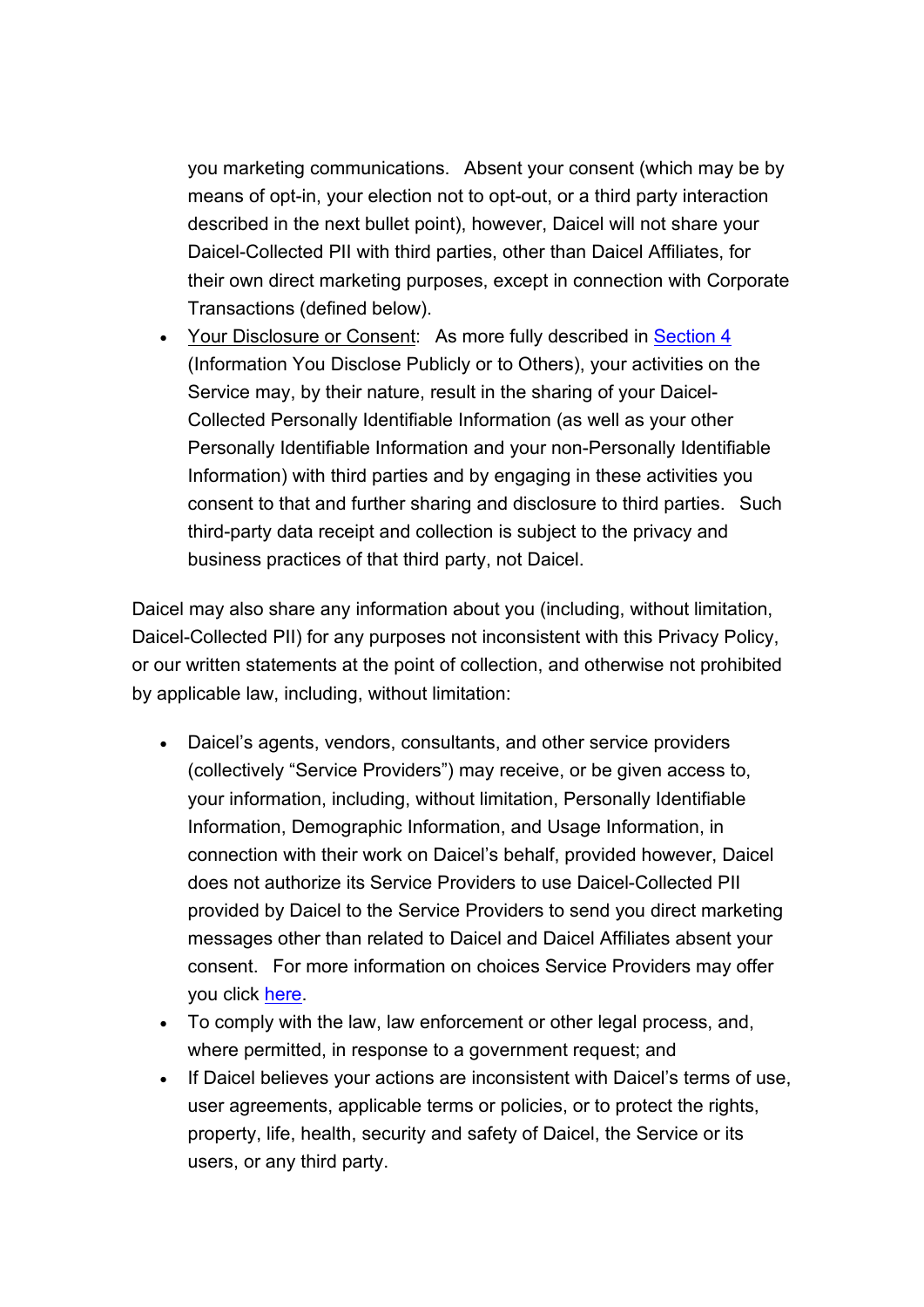We may use Third-Party services such as Invisible reCAPTCHA, operated by Google, in connection with your use of the Services for security purposes. To learn more about Google's privacy practices see [https://policies.google.com/privacy.](https://policies.google.com/privacy)

In addition, Daicel may share your Daicel-Collected Personally Identifiable Information (as well as your other Personally Identifiable Information and your non-Personally Identifiable Information), in connection with or during negotiations of any proposed or actual financing of our business, or merger, purchase, sale, joint venture, or any other type of acquisition or business combination of all or any portion of Daicel assets, or transfer of all or a portion of Daicel's business to another company, whether as a going concern or as part of bankruptcy, liquidation, or similar proceeding ("Corporate Transactions").

#### [Return to navigation](file://privacy-policy)

# **4. Information You Disclose to Others.**

The Service may offer you the option to send a communication to a friend or other contact. If so, Daicel relies on you to only send to people that have given you permission to do so. The recipient's Personally Identifiable Information you provide (*e.g.*, name, e-mail address) will be used to facilitate the communication, but not used by Daicel for any other marketing purpose unless Daicel obtains consent from that person. Your contact information and message may be included in the communication.

### [Return to navigation](file://privacy-policy)

# **5. Advertising and Analytics.**

The Service may include or link to third-party websites, apps, locations, platforms, code (e.g., plug-ins, application programming interfaces ("API"), and software development kits ("SDKs")) or other services ("Third-Party Service(s)"). These Third-Party Services may use their own cookies, web beacons, and other Tracking Technology to independently collect information about you and may solicit Personally Identifiable Information from you.

Certain functionalities on the Service permit interactions that you initiate between the Service and certain Third-Party Services, such as third party social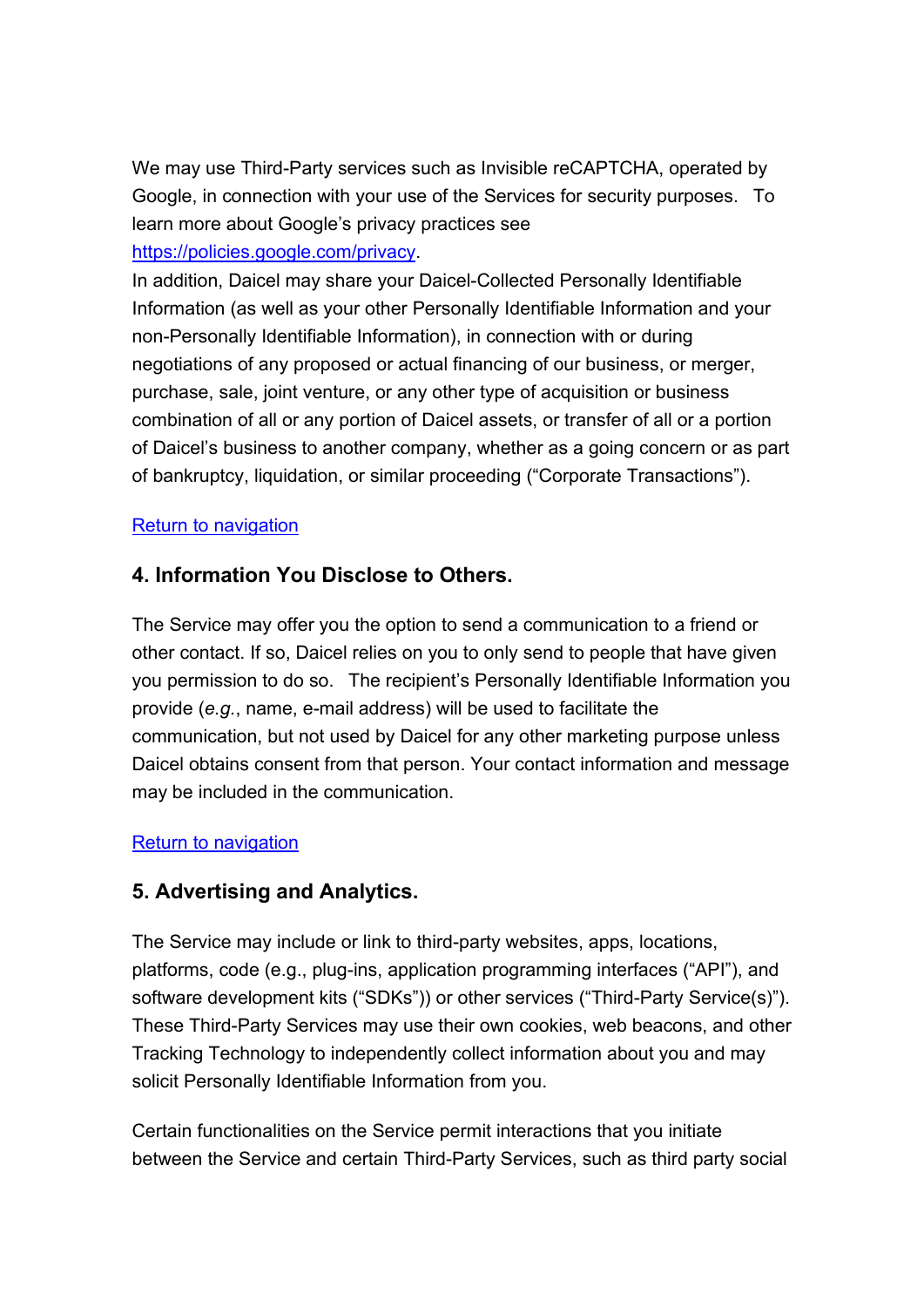networks ("Social Features"). Examples of Social Features include: enabling you to send content such as contacts and photos between the Service and a Third-Party Service; "liking" or "sharing" Daicel's content; logging in to the Service using your Third-Party Service account (e.g., using Facebook Connect to sign-in to the Service); and to otherwise connect the Service to a Third-Party Service (e.g., to pull or push information to or from the Service). If you use Social Features, and potentially other Third-Party Services, information you post or provide access to may be publicly displayed on the Service (see Section 5) or by the Third-Party Service that you use. Similarly, if you post information on a Third-Party Service that references the Service (*e.g.*, by using a hashtag associated with Daicel in a tweet or status update), your post may be used on or in connection with the Service or otherwise by Daicel and Daicel's Affiliates. Also, both Daicel and the third party may have access to certain information about you and your use of the Service and any Third-Party Service.

Daicel may engage and work with Service Providers and other third parties to serve advertisements on the Service and/or on other online services. Some of these ads may be tailored to your interest based on your browsing of the Service and elsewhere on the Internet, which may include use of precise location and/or Cross-device Data, sometimes referred to as "interest-based advertising" and "online behavioral advertising" ("Interest-based Advertising"), which may include sending you an ad on another online service after you have left the Service (i.e., "retargeting"). We may use Microsoft and Google for advertising services. See Section 11 for more information on your choices regarding certain personalized advertising.

Daicel may use Google Analytics or other Service Providers for analytics services. These analytics services may use cookies and other Tracking Technologies to help Daicel analyze Service users and how they use the Service. Information generated by these analytics services (*e.g.*, your IP address and other Usage Information) may be transmitted to and stored by these Service Providers on servers in the U.S. (or elsewhere) and these Service Providers may use this information for purposes such as evaluating your use of the Service, compiling statistic reports on the Service's activity, and providing other services relating to Service activity and other Internet usage. See Section 10 for more information on your choices regarding these services.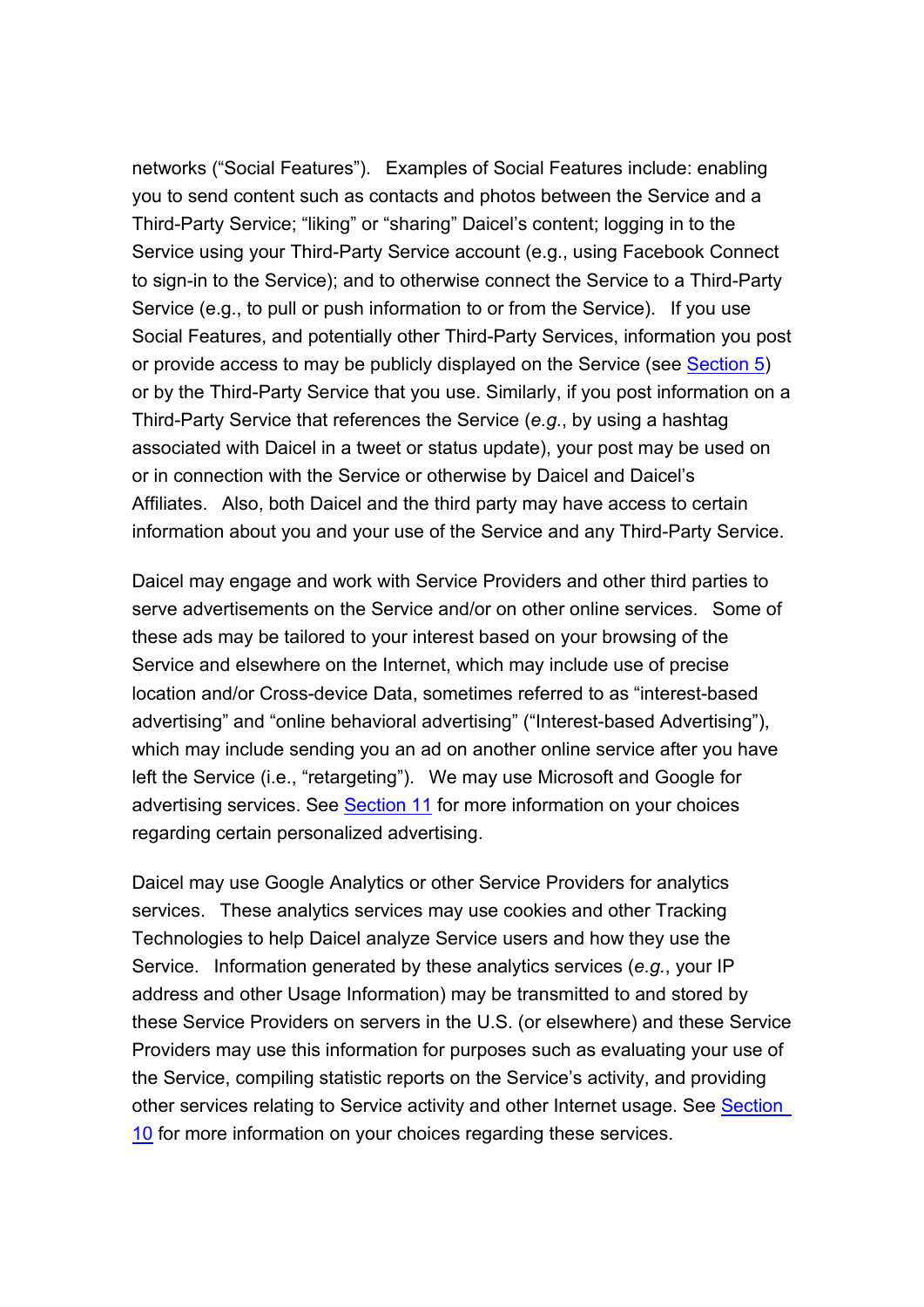Daicel is not responsible for, and makes no representations regarding, the policies or business practices of any third parties, including, without limitation, analytics Service Providers and Third-Party Services associated with the Service, and encourages you to familiarize yourself with and consult their privacy policies and terms of use. See Section 10 for more on certain choices offered by some third parties regarding their data collection and use, including regarding Interest-based Advertising and analytics.

#### [Return to navigation](file://privacy-policy)

# **6. Data Security and Monitoring.**

Daicel takes reasonable measures to protect Daicel-Collected PII from loss, theft, misuse and unauthorized access, disclosure, alteration, and destruction. Nevertheless, transmission via the Internet and online digital storage are not completely secure and Daicel does not guarantee the security of your information collected through the Service.

To help protect you and others, Daicel and its Service Providers may (but make no commitment to) monitor use of the Service, and may collect and use related information including Daicel-Collected PII and other Personally Identifiable Information for all purposes not prohibited by applicable law or inconsistent with this Privacy Policy, including, without limitation, to identify fraudulent activities and transactions; prevent abuse of, and investigate and/or seek prosecution for, any potential threats to or misuse of the Service; ensure compliance with the [Terms of Use](file://terms) and this Privacy Policy; investigate violations of or enforce these documents; improve the Services and your Services experiences, and to protect the rights and property of Daicel, Daicel Affiliates, third parties, and other users. Monitoring may result in the collection, recording, and analysis of online activity or communications through our Service. If you do not consent to these conditions, you must discontinue your use of the Service.

### [Return to navigation](file://privacy-policy)

# **7. International Transfer.**

Daicel is based in the U.S. and the Service is intended for a U.S. audience. The information Daicel and its Service Providers collect is governed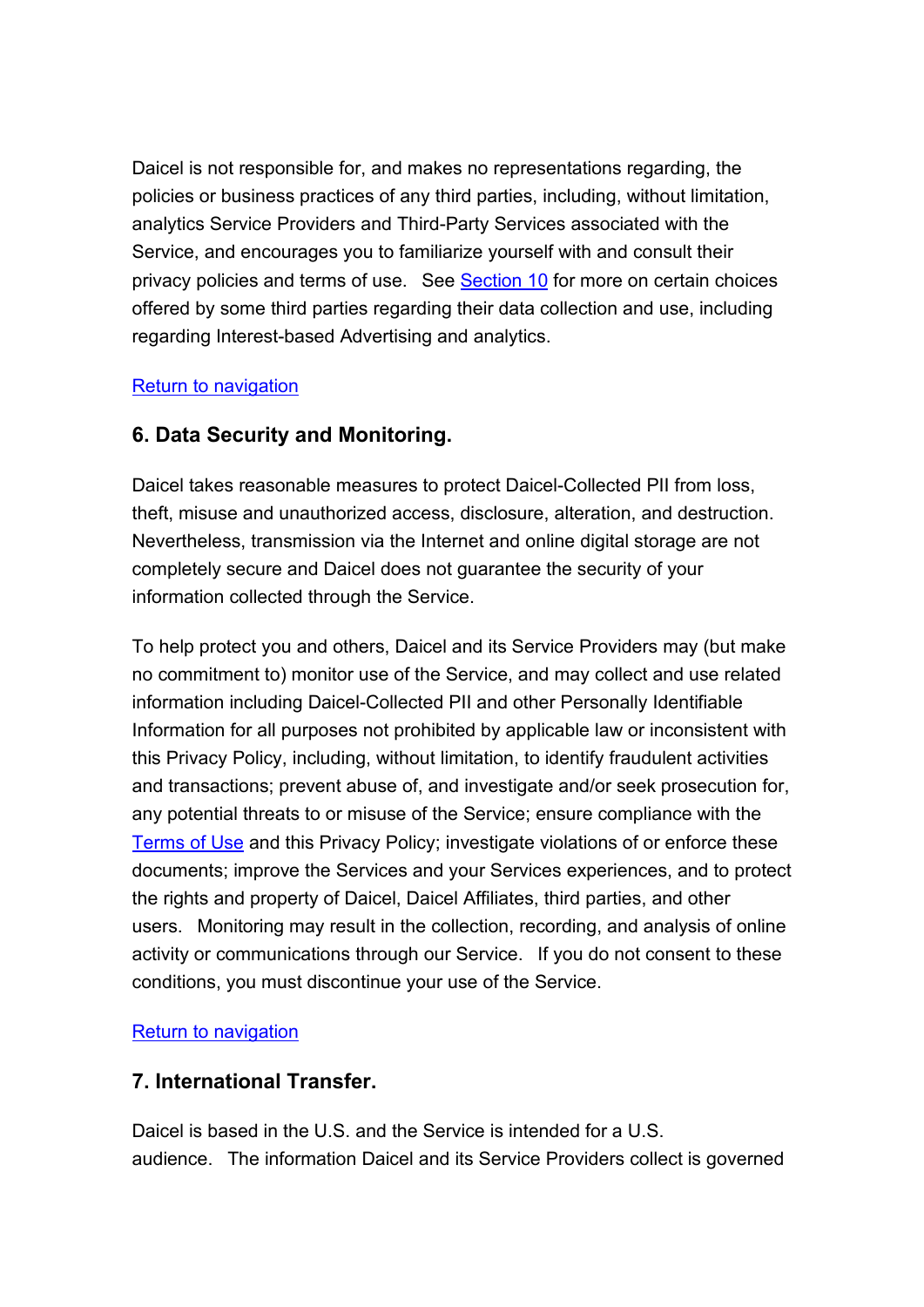by U.S. law. If you are located in the European Union (EU), European Economic Area (EEA), United Kingdom, and/or Switzerland, please note that Daiceldoes not intend to offer goods and services (including the Services) to EU, EEA, UK, or Swiss individuals. Please visit our UK/EU affiliates here [LINK TO AFFILIATES]. If you are accessing the Service from outside of the U.S., please be aware that information collected through the Service may be transferred to, processed, stored, and used in the U.S. Data protection laws in the U.S. may be different from those of your country of residence. Your use of the Service or provision of any information therefore constitutes your consent to the transfer to and from, processing, usage, sharing, and storage of your information, including Personally Identifiable Information, in the U.S. as set forth in this Privacy Policy.

#### **[Return to navigation](file://privacy-policy)**

# **8. Children's Privacy.**

The Service is intended for a general audience and not directed to children less than 13 years of age. Daicel does not intend to collect personal information as defined by the U.S. Children's Online Privacy Protection Act ("COPPA") ("Children's Personal Information") in a manner that is not permitted by COPPA. If we obtain knowledge that we have collected Children's Personal Information in a manner not permitted by COPPA, we will remove such data to the extent required by COPPA.

### [Return to navigation](file://privacy-policy)

# **9. Accessing and Changing Information.**

Daicel may provide web pages or other mechanisms allowing you to delete, correct, or update some of the Daicel-Collected PII, and potentially certain other information about you. Please contact us as outlined in Section 12. Daicel will make good faith efforts to make requested changes in Daicel's then-active databases as soon as practicable, but it is not always possible to completely change, remove or delete all of your information or public postings from Daicel's databases and residual and/or cached data may remain archived thereafter. Further, we reserve the right to retain data (a) as required by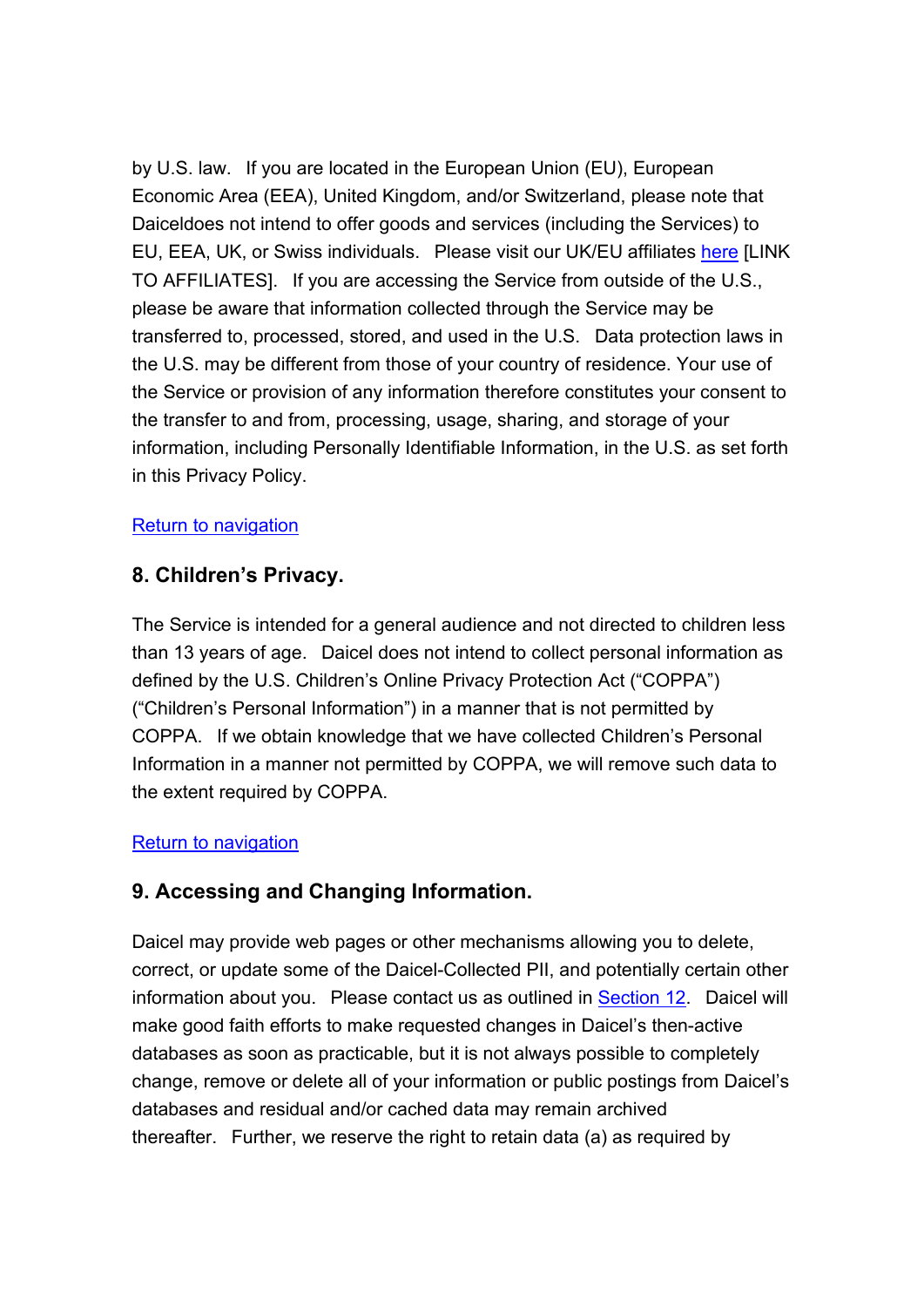applicable law; and (b) for so long as reasonably necessary to fulfill the purposes for which the data is retained except to the extent prohibited by applicable law.

#### [Return to navigation](file://privacy-policy)

### **10. Choices: Tracking and Communications Options.**

#### **A. Tracking Technologies Generally.**

Regular cookies may generally be disabled or removed by tools available as part of most commercial browsers, and in some instances blocked in the future by selecting certain settings. Browsers offer different functionalities and options, so you may need to set them separately. Please be aware that if you disable or remove these technologies, some parts of the Service may not work and that when you revisit the Service your ability to limit browser-based Tracking Technologies is subject to your browser settings and limitations.

Your browser settings may allow you to automatically transmit a "Do Not Track" signal to online services you visit. Note, however, there is no consensus among industry participants as to what "Do Not Track" means in this context. Like many online services, Daicel currently does not alter Daicel's practices when Daicel receives a "Do Not Track" signal from a visitor's browser. To find out more about "Do Not Track," you can visit [https://www.allaboutdnt.com,](https://www.allaboutdnt.com/) but Daicel is not responsible for the completeness or accuracy of this third party information. Some third parties, however, may offer you choices regarding their Tracking Technologies. One way to potentially identify cookies on our web site is to add the free Ghostery plug-in to your browser [\(www.ghostery.com\)](https://www.ghostery.com/), which according to Ghostery will display for you traditional, browser-based cookies associated with the web sites (but not mobile apps) you visit and privacy and opt-out policies and options of the parties

operating those cookies. Daicel is not responsible for the completeness or accuracy of this tool or third-party choice notices or mechanisms. For specific information on some of the choice options offered by third party analytics and advertising providers, see the next section. We may, from time-to-time, and in certain jurisdictions, offer or point you to tools that allow you to exercise certain preferences regarding cookies and other Tracking Technologies associated with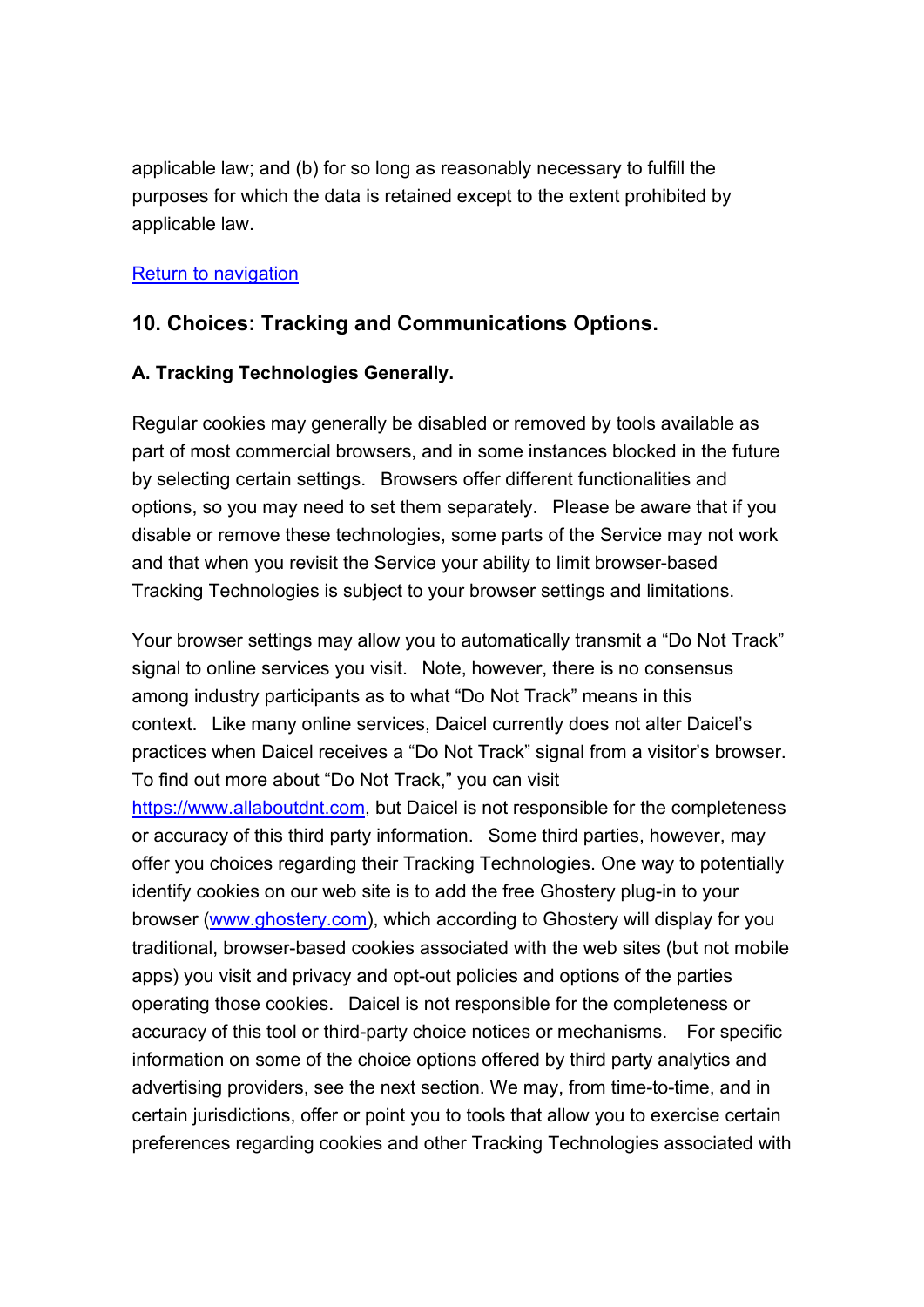the Services, but such tools rely on third parties and third party information so we do not guaranty that the tools will provide complete and accurate information or be completely effective. For instance, here is where you can find cookie controls for popular browsers:

- [Google Chrome](https://support.google.com/chrome/answer/95647?co=GENIE.Platform%3DDesktop&hl=en)
- [Firefox](https://support.mozilla.org/en-US/kb/enable-and-disable-cookies-website-preferences)
- [Internet Explorer](https://support.microsoft.com/en-gb/help/17442/windows-internet-explorer-delete-manage-cookies)
- [Edge](https://support.microsoft.com/en-us/help/4027947/microsoft-edge-delete-cookies)
- [Safari](https://support.apple.com/en-gb/HT201265)

We do not represent that these third-party tools, programs or statements are complete or accurate. You will need to do this on each browser that you use to access our Services, and clearing cookies on your browser(s) may disable your preference settings. Also, our Services may not function properly or as intended if you block all or even certain cookies. Accordingly, you may want to consider the more limited opt-out choices noted in the next section.

# **B. Analytics and Advertising Tracking Technologies.**

You may exercise choices regarding the use of cookies from Google Analytics by going to https://tools.google.com/dlpage/gaoptout or downloading the Google Analytics Opt-out Browser Add-on. You may exercise choices regarding the use of cookies from Adobe Analytics by going to

http://www.adobe.com/privacy/opt-out.html under the section labeled "Tell our customers not to measure your use of their web sites or tailor their online ads for you."

You may choose whether to receive some Interest-based Advertising by submitting opt-outs. Some of the advertisers and Service Providers that perform advertising-related services for us and third parties may participate in the Digital Advertising Alliance's ("DAA") Self-Regulatory Program for Online Behavioral Advertising. To learn more about how you can exercise certain choices regarding Interest-based Advertising, including use of Cross-device Data for serving ads, visit [http://www.aboutads.info/choices/,](http://www.aboutads.info/choices/) and <http://www.aboutads.info/appchoices> for information on the DAA's opt-out program specifically for mobile apps (including use of precise location for third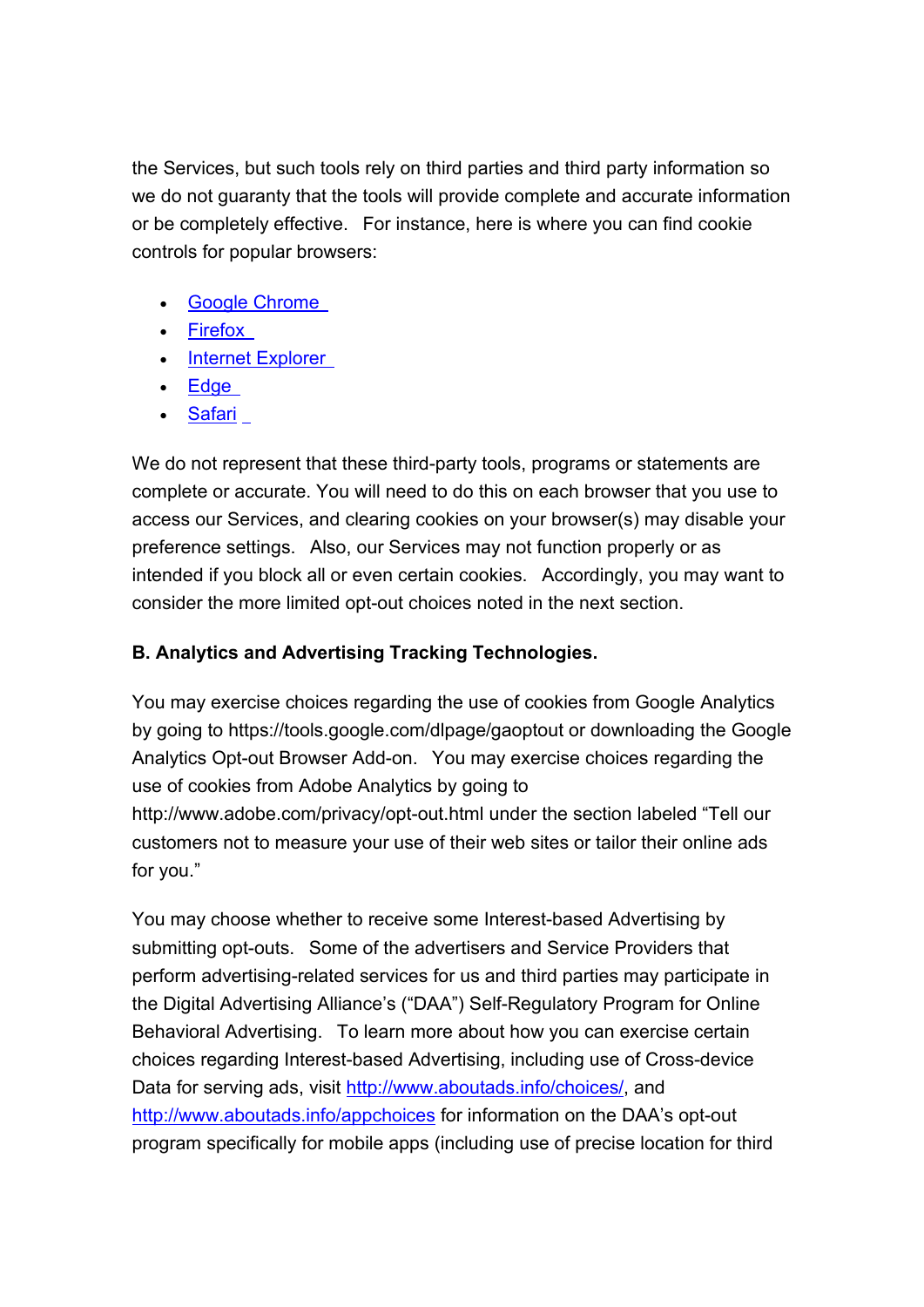party ads). Some of these companies may also be members of the Network Advertising Initiative ("NAI"). To learn more about the NAI and your opt-out options for their members, see

http://www.networkadvertising.org/choices/. Please be aware that, even if you are able to opt out of certain kinds of Interest-based Advertising, you may continue to receive other types of ads. Opting out only means that those selected members should no longer deliver certain Interest-based Advertising to you but does not mean you will no longer receive any targeted content and/or ads (*e.g.*, from other ad networks). Also, if your browsers are configured to reject cookies when you visit these opt-out webpages, or you subsequently erase your cookies, use a different device or web browser or use a nonbrowser-based method of access (*e.g.*, mobile app), your NAI / DAA browserbased opt-out may not, or may no longer, be effective. Daicel supports the ad industry's [Self-regulatory Principles for Online Behavioral Advertising](https://www.iab.com/wp-content/uploads/2015/05/ven-principles-07-01-09.pdf) and expects that ad networks Daicel directly engages to serve you Interest-based Advertising will do so as well, though Daicel cannot guaranty their compliance. Daicel is not responsible for effectiveness of, or compliance with, any thirdparties' opt-out options or programs or the accuracy of their statements regarding their programs.

#### [Return to navigation](file://privacy-policy)

# **11. Changes to This Privacy Policy.**

We reserve the right to change this Privacy Policy prospectively effective upon the posting of the revised Privacy Policy and your use of our Service indicates your consent to the privacy policy posted at the time of use. However, we will not treat your previously collected Daicel-Collected PII, to the extent it is not collected under the new privacy policy, in a manner materially different than represented at the time it was collected without your consent. To the extent any provision of this Privacy Policy is found by a competent tribunal to be invalid or unenforceable, such provision shall be severed to the extent necessary for the remainder to be valid and enforceable.

### [Return to navigation](file://privacy-policy)

### **12. Contact Daicel.**